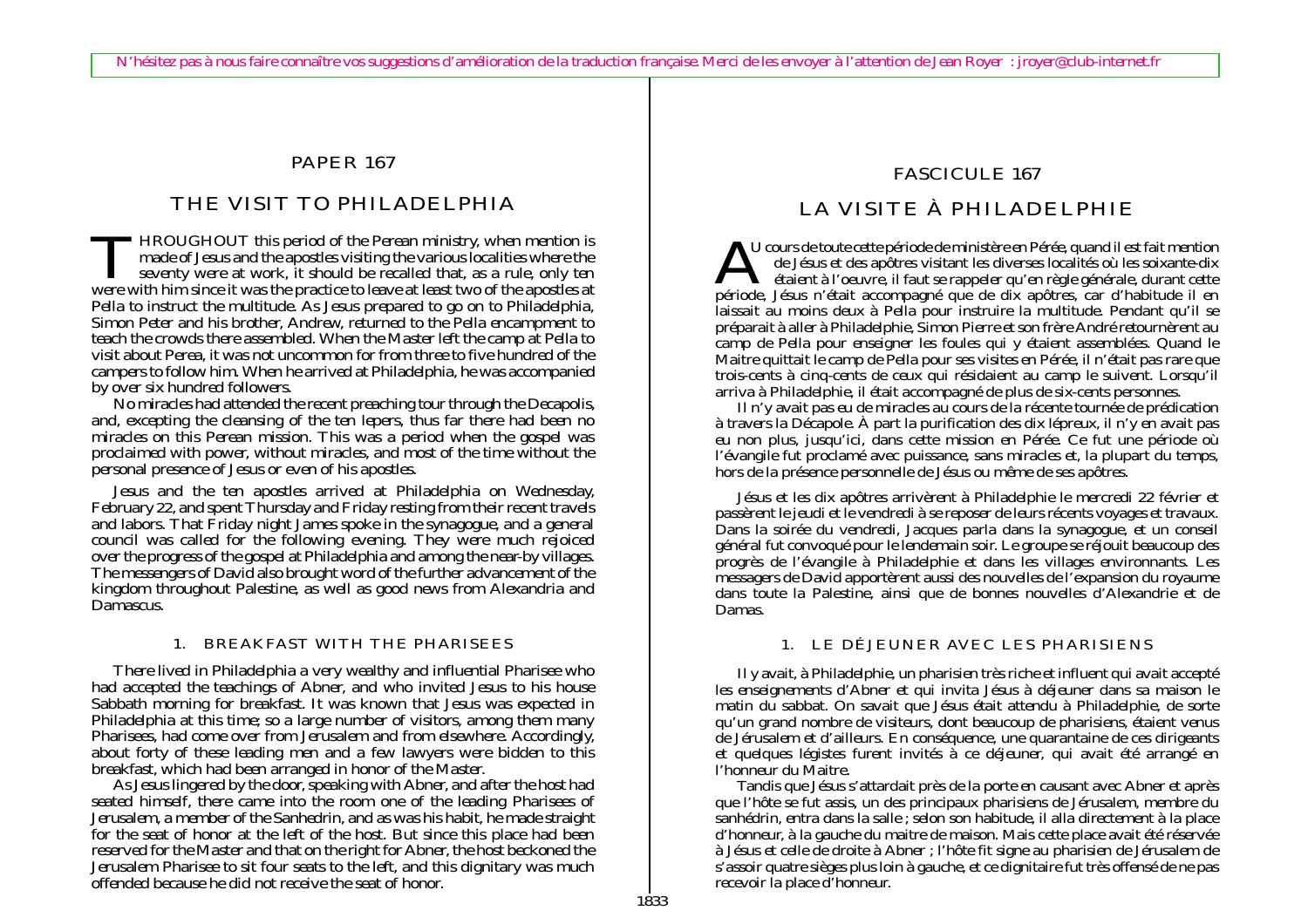Soon they were all seated and enjoying the visiting among themselves since the majority of those present were disciples of Jesus or else were friendly to the gospel. Only his enemies took notice of the fact that he did not observe the ceremonial washing of his hands before he sat down to eat. Abner washed his hands at the beginning of the meal but not during the serving.

Near the end of the meal there came in from the street a man long afflicted with a chronic disease and now in a dropsical condition. This man was a believer, having recently been baptized by Abner's associates. He made no request of Jesus for healing, but the Master knew full well that this afflicted man came to this breakfast hoping thereby to escape the crowds which thronged him and thus be more likely to engage his attention. This man knew that few miracles were then being performed; however, he had reasoned in his heart that his sorry plight might possibly appeal to the Master's compassion. And he was not mistaken, for when he entered the room, both Jesus and the self-righteous Pharisee from Jerusalem took notice of him. The Pharisee was not slow to voice his resentment that such a one should be permitted to enter the room. But Jesus looked upon the sick man and smiled so benignly that he drew near and sat down upon the floor. As the meal was ending, the Master looked over his fellow guests and then, after glancing significantly at the man with dropsy, said: "My friends, teachers in Israel and learned lawyers, I would like to ask you a question: Is it lawful to heal the sick and afflicted on the Sabbath day, or not?" But those who were there present knew Jesus too well; they held their peace; they answered not his question.

Then went Jesus over to where the sick man sat and, taking him by the hand, said: "Arise and go your way. You have not asked to be healed, but I know the desire of your heart and the faith of your soul." Before the man left the room, Jesus returned to his seat and, addressing those at the table, said: "Such works my Father does, not to tempt you into the kingdom, but to reveal himself to those who are already in the kingdom. You can perceive that it would be like the Father to do just such things because which one of you, having a favorite animal that fell in the well on the Sabbath day, would not go right out and draw him up?" And since no one would answer him, and inasmuch as his host evidently approved of what was going on, Jesus stood up and spoke to all present: "My brethren, when you are bidden to a marriage feast, sit not down in the chief seat, lest, perchance, a more honored man than you has been invited, and the host will have to come to you and request that you give your place to this other and honored guest. In this event, with shame you will be required to take a lower place at the table. When you are bidden to a feast, it would be the part of wisdom, on arriving at the festive table, to seek for the lowest place and take your seat therein, so that, when the host looks over the guests, he may say to you: 'My friend, why sit in the seat of the least? come up higher'; and thus will such a one have glory in the presence of his fellow guests. Forget not, every one who exalts himself shall be humbled, while he who truly humbles himself shall be exalted. Therefore, when you entertain at dinner or give a supper, invite not always your friends, your brethren, your kinsmen, or your rich neighbors that they in return may bid you to their feasts, and thus will you be recompensed. When you give a banquet, sometimes bid the poor, the maimed, and the blind. In this way you shall be blessed in your heart, for you well know that the lame and the halt cannot repay you for your loving ministry."

Bientôt, tous les invités furent assis et prirent plaisir à converser entre eux, car ils étaient en majorité des disciples de Jésus ou sympathisaient avec l'évangile. Seuls ses ennemis notèrent le fait que le Maitre n'avait pas observé le rite du lavage cérémoniel des mains avant de s'assoir pour manger. Abner se lava les mains au commencement du repas, mais non durant le service.

Vers la fin du repas, un homme venant de la rue entra dans la salle ; il avait longtemps souffert d'une maladie chronique et, maintenant, il était hydropique. Cet homme était un croyant et avait récemment été baptisé par les compagnons d'Abner. Il ne demanda pas à Jésus d'être guéri, mais le Maitre savait bien que ce malade était venu au moment du déjeuner, espérant ainsi éviter la foule qui se pressait le reste du temps autour de Jésus et avoir ainsi plus de chances d'attirer son attention. Cet homme savait que les miracles étaient alors rares, mais il avait supputé intérieurement que son triste état attirerait peut-être la compassion du Maitre. Il ne s'était pas trompé, car, dès son entrée dans la salle, le Maitre et le prétentieux pharisien de Jérusalem le remarquèrent. Le pharisien ne tarda pas à exprimer son ressentiment de voir un hôte pareil autorisé à entrer dans la salle. Mais Jésus regarda le malade et lui sourit avec tant de bienveillance que l'arrivant s'approcha et s'assit sur le sol. À la fin du repas, Jésus promena son regard sur les convives puis, après avoir jeté un regard significatif à l'homme atteint d'hydropisie, il dit : " Mes amis, éducateurs en Israël et savants légistes, je voudrais vous poser une question : Est-il licite ou non de guérir les malades et les affligés le jour du sabbat ? " Mais les assistants connaissaient trop bien Jésus ; ils se tinrent cois et ne répondirent pas à sa question.

Alors, Jésus se dirigea vers l'endroit où le malade était assis, le prit par la main et dit : " Lève-toi et va ton chemin. Tu n'as pas demandé à être guéri, mais je connais le désir de ton coeur et la foi de ton âme. " Avant que l'homme n'eût quitté la salle, Jésus revint à sa place et s'adressa aux convives attablés en disant : " Mon Père accomplit de telles oeuvres, non pour vous inciter à entrer dans le royaume, mais pour se révéler à ceux qui s'y trouvent déjà. Vous pouvez percevoir que faire de telles choses, c'est agir à la façon du Père, car lequel d'entre vous, si son animal favori tombait dans le puits le jour du sabbat, ne sortirait pas immédiatement pour l'en tirer ? " Puisque personne ne voulait lui répondre et que son hôte approuvait évidemment la tournure que prenaient les évènements, Jésus se leva et dit à tous les assistants : " Mes frères, quand vous êtes invités à un festin de mariage, ne vous asseyez pas à la place d'honneur, de crainte qu'un homme plus honoré que vous ait été invité, et que l'hôte ne soit obligé de venir vous prier de céder votre place à cet autre invité d'honneur. Dans ce cas, vous serez prié, à votre honte, de prendre une place inférieure à la table. Quand vous êtes invités à une fête, il est sage, en arrivant à la table du festin, de chercher la place la plus humble et de vous y assoir. Alors, en parcourant des yeux l'assemblée des convives, le maitre de maison pourra vous dire : 'Mon ami, pourquoi t'es-tu assis à une place si humble ? Monte plus haut.' Alors, ce modeste sera glorifié en présence des autres convives. N'oubliez pas ceci : quiconque s'élève sera abaissé, mais quiconque s'humilie sincèrement sera élevé. Donc, si vous recevez à déjeuner ou si vous offrez un souper, n'invitez pas toujours vos amis, vos frères, votre famille ou vos riches voisins, afin qu'à leur tour, ils vous invitent à leurs festins à titre de récompense. Si vous offrez un banquet, invitez parfois les pauvres, les infirmes et les aveugles. De cette manière, vous serez bénis dans votre coeur, car vous savez bien que les boiteux et les estropiés ne peuvent vous rembourser vos soins affectueux. "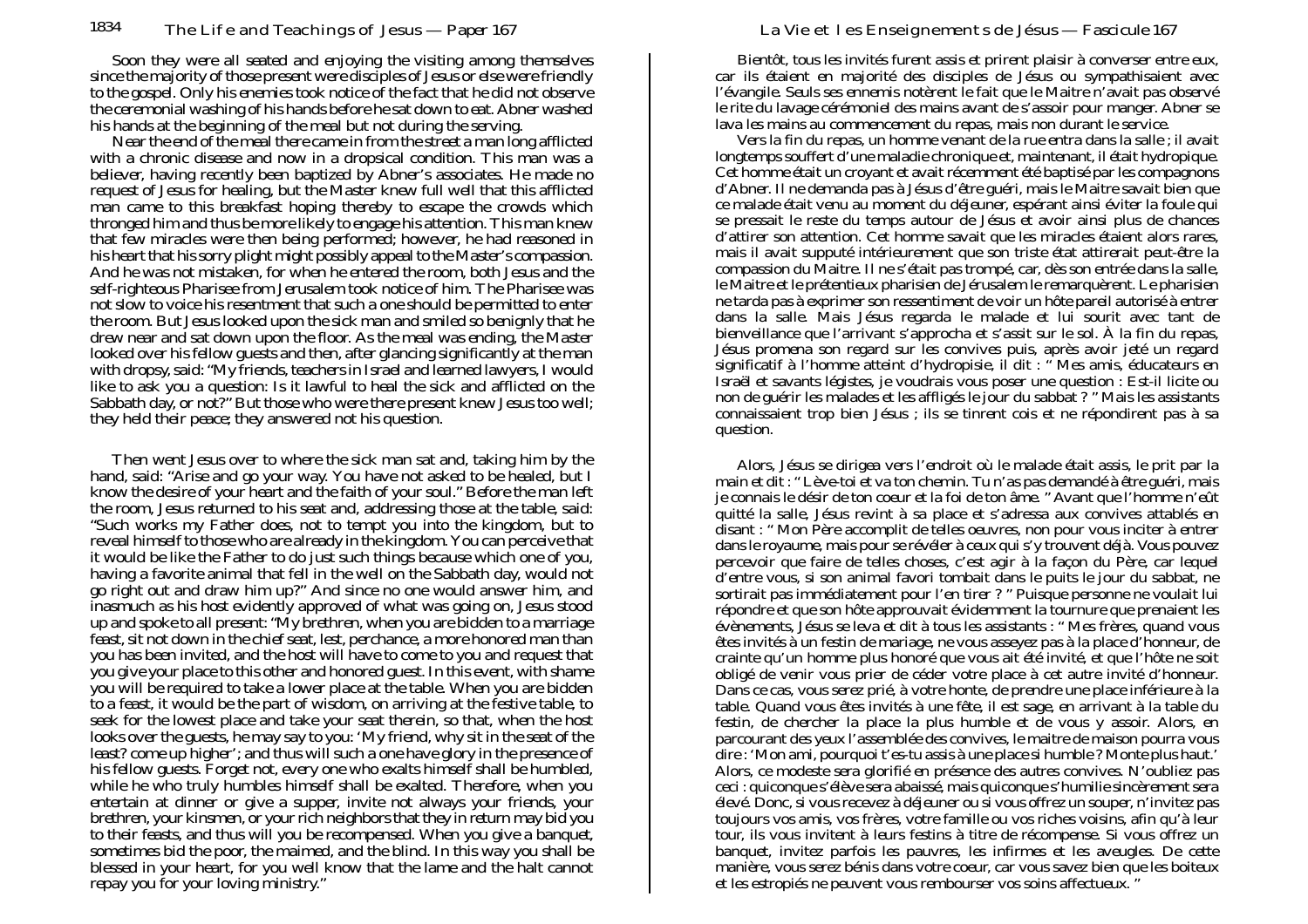#### 2. PARABLE OF THE GREAT SUPPER

As Jesus finished speaking at the breakfast table of the Pharisee, one of the lawyers present, desiring to relieve the silence, thoughtlessly said: "Blessed is he who shall eat bread in the kingdom of God"—that being a common saying of those days. And then Jesus spoke a parable, which even his friendly host was compelled to take to heart. He said:

"A certain ruler gave a great supper, and having bidden many guests, he dispatched his servants at suppertime to say to those who were invited, 'Come, for everything is now ready.' And they all with one accord began to make excuses. The first said, 'I have just bought a farm, and I must needs to go prove it; I pray you have me excused.' Another said, 'I have bought five yoke of oxen, and I must go to receive them; I pray you have me excused.' And another said, 'I have just married a wife, and therefore I cannot come.' So the servants went back and reported this to their master. When the master of the house heard this, he was very angry, and turning to his servants, he said: 'I have made ready this marriage feast; the fatlings are killed, and all is in readiness for my guests, but they have spurned my invitation; they have gone every man after his lands and his merchandise, and they even show disrespect to my servants who bid them come to my feast. Go out quickly, therefore, into the streets and lanes of the city, out into the highways and the byways, and bring hither the poor and the outcast, the blind and the lame, that the marriage feast may have guests.' And the servants did as their lord commanded, and even then there was room for more guests. Then said the lord to his servants: 'Go now out into the roads and the countryside and constrain those who are there to come in that my house may be filled. I declare that none of those who were first bidden shall taste of my supper.' And the servants did as their master commanded, and the house was filled."

And when they heard these words, they departed; every man went to his own place. At least one of the sneering Pharisees present that morning comprehended the meaning of this parable, for he was baptized that day and made public confession of his faith in the gospel of the kingdom. Abner preached on this parable that night at the general council of believers.

The next day all of the apostles engaged in the philosophic exercise of endeavoring to interpret the meaning of this parable of the great supper. Though Jesus listened with interest to all of these differing interpretations, he steadfastly refused to offer them further help in understanding the parable. He would only say, "Let every man find out the meaning for himself and in his own soul.'

#### 3. THE WOMAN WITH THE SPIRIT OF INFIRMITY

Abner had arranged for the Master to teach in the synagogue on this Sabbath day, the first time Jesus had appeared in a synagogue since they had all been closed to his teachings by order of the Sanhedrin. At the conclusion of the service Jesus looked down before him upon an elderly woman who wore a downcast expression, and who was much bent in form. This woman had long been fear-ridden, and all joy had passed out of her life. As Jesus stepped down from

#### 2. LA PARABOLE DU GRAND DINER

Après que Jésus eut fini de parler à la table du pharisien, l'un des légistes présents voulut rompre le silence et dit étourdiment : " Béni soit celui qui mangera du pain dans le royaume de Dieu" —ce qui était une expression courante à l'époque. Alors, Jésus conta une parabole dont même son hôte bienveillant fut obligé de faire son profit. Il dit :

" Un certain chef offrit un grand diner auquel il invita de nombreux convives. À l'heure du souper, il dépêcha ses serviteurs pour dire aux invités : 'Venez, car tout est maintenant prêt.' Mais les invités commencèrent unanimement à s'excuser. Le premier dit : 'Je viens d'acheter une ferme, et il faut absolument que j'aille l'inspecter ; je te prie de m'excuser.' Un autre dit : 'J'ai acheté cinq couples de boeufs, et il faut que j'aille les recevoir ; je te prie de m'excuser.' Un autre encore dit : 'Je viens de prendre femme, et à cause de cela je ne puis venir.' Les serviteurs revinrent donc rapporter cela à leur maitre. Alors, le maitre de la maison fut très irrité ; il se tourna vers ses serviteurs et dit : 'J'ai préparé ce festin de mariage ; les jeunes bêtes grasses sont tuées et tout est prêt pour mes hôtes, mais ils ont dédaigné mon invitation. Chacun est allé vers ses terres et ses marchandises, et ils ont même manqué de respect envers mes serviteurs qui leur demandaient de venir à mon festin. Allez donc promptement dans les rues et les ruelles de la ville, sur les grandes routes et les chemins, et amenez ici les pauvres et les déshérités, les aveugles et les boiteux, pour qu'il y ait des convives au festin de mariage.' Les serviteurs firent ce que leur maitre ordonnait, et, même alors, il y restait de la place pour d'autres invités. Alors, ce Seigneur dit à ses serviteurs : 'Allez maintenant sur les routes et dans la campagne, et amenez de force ceux qui s'y trouvent, pour que ma maison soit remplie. Je déclare qu'aucun des premiers invités ne goutera à mon souper.' Et les serviteurs firent ce que leur maitre leur ordonnait, et la maison fut remplie. "

Lorsque les convives du pharisien entendirent ces paroles, ils partirent et rentrèrent chacun chez eux. Parmi les pharisiens sarcastiques présents ce matin-là, il y en eut au moins un qui comprit la signification de cette parabole, car il fut baptisé le jour même et confessa publiquement sa foi dans l'évangile du royaume. Ce soir-là, Abner fit un sermon sur cette parabole au conseil général des croyants.

Le lendemain, tous les apôtres entreprirent l'exercice philosophique consistant à essayer d'interpréter la signification de cette parabole du grand diner. Jésus écouta avec intérêt leurs diverses interprétations, mais refusa fermement de les aider à comprendre la parabole. Il se borna à dire : " Que chacun en trouve la signification pour lui-même et dans son âme. "

#### 3. LA FEMME QUI AVAIT UN ESPRIT D'INFIRMITÉ

Abner s'était arrangé pour que le Maitre enseignât dans la synagogue ce jour de sabbat. C'était la première fois que Jésus apparaissait dans une ordre du sanhédrin. À la fin du service, Jésus abaissa le regard sur une femme assez âgée, fort abattue et dont le corps était plié en deux. Cette femme était, depuis longtemps, tyrannisée par la peur, et sa vie avait perdu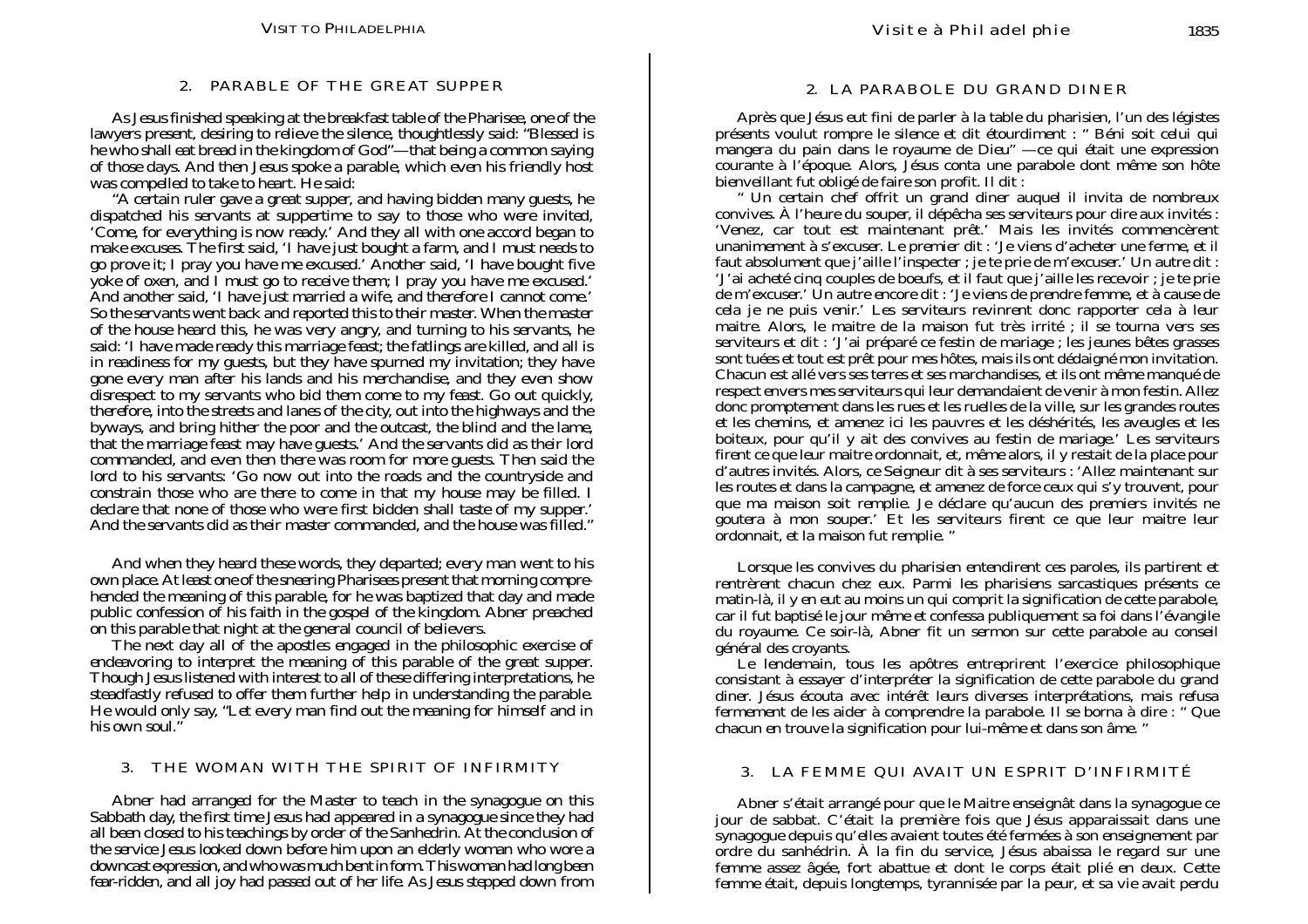the pulpit, he went over to her and, touching her bowed-over form on the shoulder, said: "Woman, if you would only believe, you could be wholly loosed from your spirit of infirmity." And this woman, who had been bowed down and bound up by the depressions of fear for more than eighteen years, believed the words of the Master and by faith straightened up immediately. When this woman saw that she had been made straight, she lifted up her voice and glorified God.

Notwithstanding that this woman's affliction was wholly mental, her bowed-over form being the result of her depressed mind, the people thought that Jesus had healed a real physical disorder. Although the congregation of the synagogue at Philadelphia was friendly toward the teachings of Jesus, the chief ruler of the synagogue was an unfriendly Pharisee. And as he shared the opinion of the congregation that Jesus had healed a physical disorder, and being indignant because Jesus had presumed to do such a thing on the Sabbath, he stood up before the congregation and said: "Are there not six days in which men should do all their work? In these working days come, therefore, and be healed, but not on the Sabbath day."

When the unfriendly ruler had thus spoken, Jesus returned to the speaker's platform and said: "Why play the part of hypocrites? Does not every one of you, on the Sabbath, loose his ox from the stall and lead him forth for watering? If such a service is permissible on the Sabbath day, should not this woman, a daughter of Abraham who has been bound down by evil these eighteen years, be loosed from this bondage and led forth to partake of the waters of liberty and life, even on this Sabbath day?" And as the woman continued to glorify God, his critic was put to shame, and the congregation rejoiced with her that she had been healed.

As a result of his public criticism of Jesus on this Sabbath the chief ruler of the synagogue was deposed, and a follower of Jesus was put in his place.

Jesus frequently delivered such victims of fear from their spirit of infirmity, from their depression of mind, and from their bondage of fear. But the people thought that all such afflictions were either physical disorders or possession of evil spirits.

Jesus taught again in the synagogue on Sunday, and many were baptized by Abner at noon on that day in the river which flowed south of the city. On the morrow Jesus and the ten apostles would have started back to the Pella encampment but for the arrival of one of David's messengers, who brought an urgent message to Jesus from his friends at Bethany, near Jerusalem.

#### 4. THE MESSAGE FROM BETHANY

Very late on Sunday night, February 26, a runner from Bethany arrived at Philadelphia, bringing a message from Martha and Mary which said, "Lord, he whom you love is very sick." This message reached Jesus at the close of the evening conference and just as he was taking leave of the apostles for the night. At first Jesus made no reply. There occurred one of those strange interludes, a time when he appeared to be in communication with something outside of, and beyond, himself. And then, looking up, he addressed the messenger in the hearing of the apostles, saying: "This sickness is really not to the death. Doubt not that it may be used to glorify God and exalt the Son."

toute joie. Jésus descendit de l'estrade, s'approcha d'elle, toucha à l'épaule son corps courbé et lui dit : " Femme, si seulement tu voulais croire, tu pourrais être entièrement libérée de ton esprit d'infirmité. " Et cette femme, qui avait été courbée et liée depuis plus de dix-huit ans par les dépressions de la peur, crut aux paroles du Maitre ; elle se redressa immédiatement en vertu de sa foi. Voyant qu'il lui avait été donné de pouvoir se tenir droite, elle éleva la voix et glorifia Dieu.

L'infirmité de cette femme était entièrement mentale ; la courbure de son corps provenait de son mental déprimé. Malgré cela, le public crut que Jésus avait guéri une véritable infirmité physique. L'assemblée de Philadelphie accueillait favorablement les enseignements de Jésus, mais le chef de la synagogue était un pharisien hostile. Il partagea l'opinion de l'assemblée que Jésus avait guéri une maladie physique et s'indigna de ce que Jésus ait osé le faire un jour de sabbat. Il se dressa donc devant l'assemblée et dit : " Les hommes n'ont-ils pas six jours pour effectuer tout leur travail ? Venez donc vous faire guérir pendant les jours ouvrables, mais non le jour du sabbat. "

Après ces paroles du chef hostile, Jésus remonta sur l'estrade des orateurs et dit : " Pourquoi jouer un rôle d'hypocrite ? Chacun de vous, le jour du sabbat, ne détache-t-il pas son boeuf de l'étable pour le conduire à l'abreuvoir ? Si cette bonne action est licite le jour du sabbat, cette femme, une fille d'Abraham que le mal a courbée pendant dix-huit ans, ne devaitelle pas être délivrée de cette servitude et conduite à s'abreuver aux eaux de la liberté et de la vie, même en ce jour du sabbat ? " Tandis que la femme continuait à glorifier Dieu, l'assemblée se réjouit avec elle de sa guérison, et le critique fut couvert de confusion.

Comme suite à sa critique publique de Jésus en ce jour de sabbat, le chef de la synagogue fut destitué et remplacé par un disciple de Jésus.

Jésus délivrait fréquemment, de leur esprit d'infirmité, de leur dépression mentale et de leur asservissement à la crainte, ces victimes de la peur. Mais la population croyait que toutes ces afflictions étaient soit des infirmités physiques, soit des possessions par de mauvais esprits.

Jésus enseigna de nouveau dans la synagogue le dimanche, et, ce jour-là à midi, de nombreux croyants furent baptisés par Abner dans la rivière qui coulait au sud de la ville. Le lendemain matin, Jésus et les dix apôtres seraient repartis pour Pella si l'un des messagers de David n'était arrivé, apportant à Jésus un message urgent de la part de ses amis de Béthanie près de Jérusalem.

### 4. LE MESSAGE DE BÉTHANIE

Très tard dans la soirée du dimanche 26 février, un coureur arriva de Béthanie à Philadelphie, apportant un message de Marthe et Marie disant : " Seigneur, celui que tu aimes est très malade. " Ce message parvint à Jésus à la fin de la conférence du soir, juste au moment où il prenait congé des apôtres pour la nuit. Tout d'abord, Jésus ne répondit rien. Il se produisit un de ces étranges intermèdes, un temps où il paraissait être en communication avec quelque chose d'extérieur à lui, situé au delà de lui. Puis il releva les yeux et s'adressa au messager de sorte que les apôtres purent l'entendre dire :

" Cette maladie ne va pas réellement jusqu'à la mort. Ne doutez pas qu'elle puisse être utilisée pour glorifier Dieu et exalter le Fils. "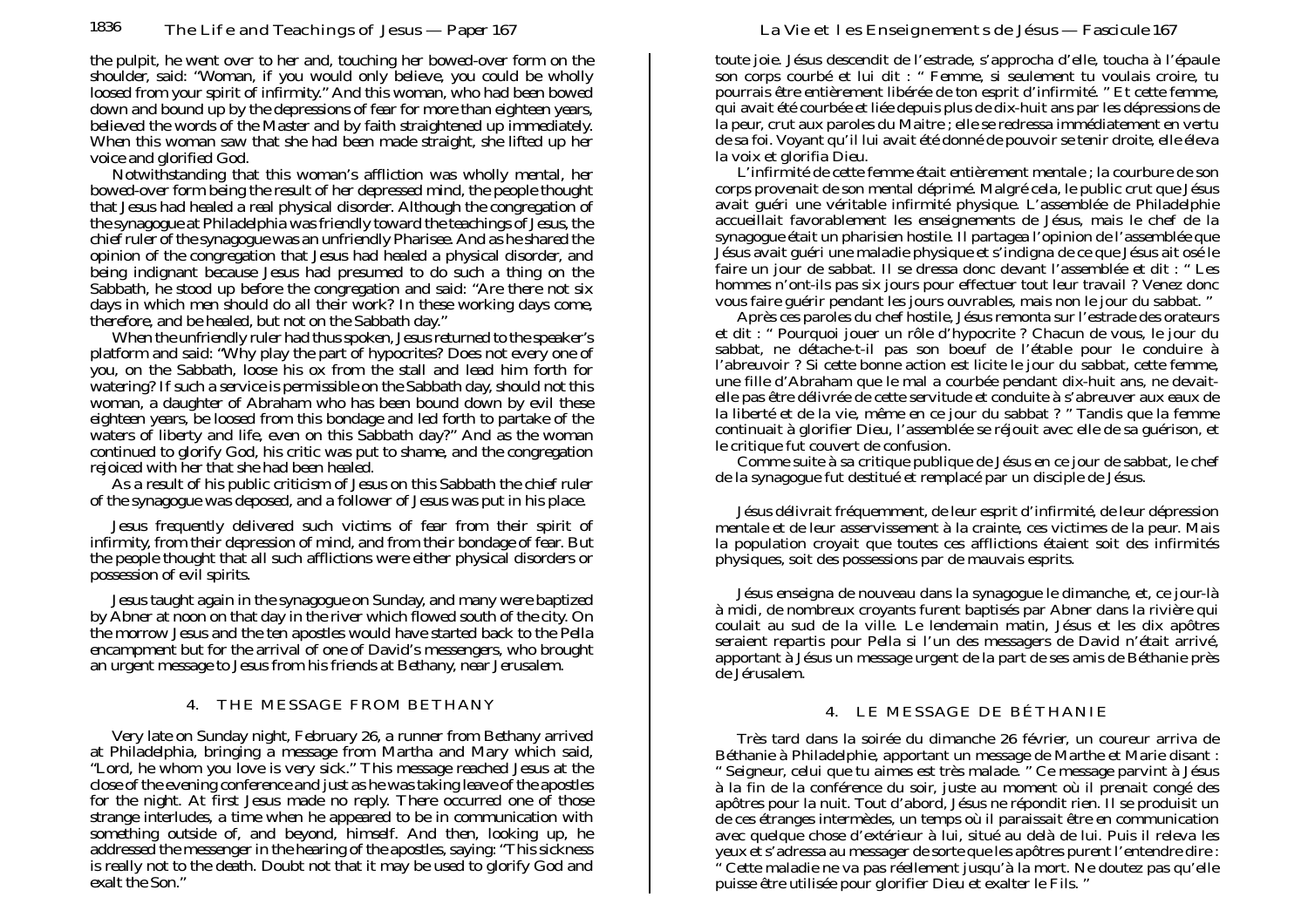#### VISIT TO PHILADELPHIA

Jesus was very fond of Martha, Mary, and their brother, Lazarus; he loved them with a fervent affection. His first and human thought was to go to their assistance at once, but another idea came into his combined mind. He had almost given up hope that the Jewish leaders at Jerusalem would ever accept the kingdom, but he still loved his people, and there now occurred to him a plan whereby the scribes and Pharisees of Jerusalem might have one more chance to accept his teachings; and he decided, his Father willing, to make this last appeal to Jerusalem the most profound and stupendous outward working of his entire earth career. The Jews clung to the idea of a wonderworking deliverer. And though he refused to stoop to the performance of material wonders or to the enactment of temporal exhibitions of political power, he did now ask the Father's consent for the manifestation of his hitherto unexhibited power over life and death.

The Jews were in the habit of burying their dead on the day of their demise; this was a necessary practice in such a warm climate. It often happened that they put in the tomb one who was merely comatose, so that on the second, or even the third, day such a one would come forth from the tomb. But it was the belief of the Jews that, while the spirit or soul might linger near the body for two or three days, it never tarried after the third day; that decay was well advanced by the fourth day, and that no one ever returned from the tomb after the lapse of such a period. And it was for these reasons that Jesus tarried yet two full days in Philadelphia before he made ready to start for Bethany.

Accordingly, early on Wednesday morning he said to his apostles: "Let us prepare at once to go into Judea again." And when the apostles heard their Master say this, they drew off by themselves for a time to take counsel of one another. James assumed the direction of the conference, and they all agreed that it was only folly to allow Jesus to go again into Judea, and they came back as one man and so informed him. Said James: "Master, you were in Jerusalem a few weeks back, and the leaders sought your death, while the people were minded to stone you. At that time you gave these men their chance to receive the truth, and we will not permit you to go again into Judea."

Then said Jesus: "But do you not understand that there are twelve hours of the day in which work may safely be done? If a man walks in the day, he does not stumble inasmuch as he has light. If a man walks in the night, he is liable to stumble since he is without light. As long as my day lasts, I fear not to enter Judea. I would do one more mighty work for these Jews; I would give them one more chance to believe, even on their own terms—conditions of outward glory and the visible manifestation of the power of the Father and the love of the Son. Besides, do you not realize that our friend Lazarus has fallen asleep, and I would go to awake him out of this sleep!"

Then said one of the apostles: "Master, if Lazarus has fallen asleep, then will he the more surely recover." It was the custom of the Jews at that time to speak of death as a form of sleep, but as the apostles did not understand that Jesus meant that Lazarus had departed from this world, he now said plainly: "Lazarus is dead. And I am glad for your sakes, even if the others are not thereby saved, that I was not there, to the end that you shall now have new cause to believe in me; and by that which you will witness, you should all be strengthened in preparation for that day when I shall take leave of you and go to the Father."

Jésus avait beaucoup d'amitié pour Marthe, Marie et leur frère Lazare. Il les aimait d'une affection fervente. Sa première pensée humaine fut d'aller immédiatement à leur secours, mais une autre idée apparut dans son mental conjugué. Il avait à peu près abandonné l'espoir de voir les dirigeants juifs de Jérusalem accepter un jour le royaume, mais il aimait toujours son peuple, et maintenant se présentait à lui un plan qui donnerait, aux scribes et aux pharisiens de Jérusalem, une chance de plus d'accepter ses enseignements. Il décida, si son Père le voulait, de faire, de cet ultime appel à Jérusalem, la manifestation extérieure la plus profonde et la plus stupéfiante de toute sa carrière terrestre. Les Juifs restaient attachés à l'idée d'un libérateur accomplissant des prodiges, et Jésus refusait de s'abaisser à des prodiges matériels ou de faire des démonstrations temporelles de pouvoir politique. En la circonstance, il demanda cependant le consentement du Père pour manifester son pouvoir non encore démontré sur la vie et la mort.

Les Juifs avaient l'habitude d'enterrer leurs morts le jour de leur décès, ce qui était une pratique nécessaire dans un climat aussi chaud. Il arrivait souvent qu'ils mettaient au tombeau un individu simplement plongé dans le coma, de sorte qu'au bout de deux jours, ou même de trois, ce pseudo-mort sortait de la tombe. D'après la croyance des Juifs, l'esprit ou l'âme pouvait s'attarder près du corps pendant deux ou trois jours, mais ne restait jamais après le troisième jour ; selon eux, la décomposition était bien avancée le quatrième jour, et personne ne revenait jamais de la tombe après ce laps de temps. C'est pourquoi Jésus demeura encore deux jours pleins à Philadelphie avant de se préparer à partir pour Béthanie.

En conséquence, le mercredi matin de bonne heure, il dit à ses apôtres : " Préparons-nous immédiatement à aller une fois de plus en Judée. " Après avoir entendu leur Maitre dire cela, les apôtres se retirèrent à l'écart pendant un temps pour se consulter entre eux. Jacques prit la direction des débats, et les apôtres furent unanimes à penser que c'était pure folie que de permettre à Jésus de retourner en Judée. Ils revinrent comme un seul homme pour faire part de leur opinion à Jésus. Jacques dit : " Maitre, tu as été à Jérusalem il y a quelques semaines, et les dirigeants ont cherché à te faire mourir, tandis que le peuple était prêt à te lapider. À ce moment-là, tu as donné à ces hommes leur chance de recevoir la vérité, et nous ne te permettrons pas de retourner en Judée. "

Alors Jésus dit : " Ne comprenez-vous pas que chaque journée a douze heures pendant lesquelles on peut faire son travail en sécurité ? Si un homme marche le jour, il ne trébuche pas, attendu qu'il a de la lumière. S'il marche la nuit, il risque de trébucher, car il est sans lumière. Tant que mon jour dure, je ne crains pas d'entrer en Judée. Je voudrais accomplir encore une puissante oeuvre pour ces Juifs. Je voudrais leur donner une chance de plus de croire, même dans les conditions qui leur plaisent—gloire extérieure et manifestation visible du pouvoir du Père et de l'amour du Fils. En outre, n'avez-vous pas compris que notre frère Lazare s'est endormi et que je voudrais aller le réveiller de ce sommeil ? "

Alors, l'un des apôtres dit : " Maitre, si Lazare s'est endormi, il est d'autant plus sûr de se rétablir. " À cette époque, les Juifs avaient l'habitude de parler de la mort comme d'une forme de sommeil, mais les apôtres n'avaient pas compris que Jésus voulait dire que Lazare avait quitté ce monde. Le Maitre s'expliqua donc clairement : " Lazare est mort. Dans votre intérêt, et même si cela ne doit pas sauver les autres, je suis heureux de ne pas m'être trouvé là, afin que vous ayez maintenant une nouvelle raison de croire en moi. Vous allez être témoins d'un évènement qui devrait vous fortifier tous en préparation du jour où je prendrai congé de vous pour retourner vers le Père. "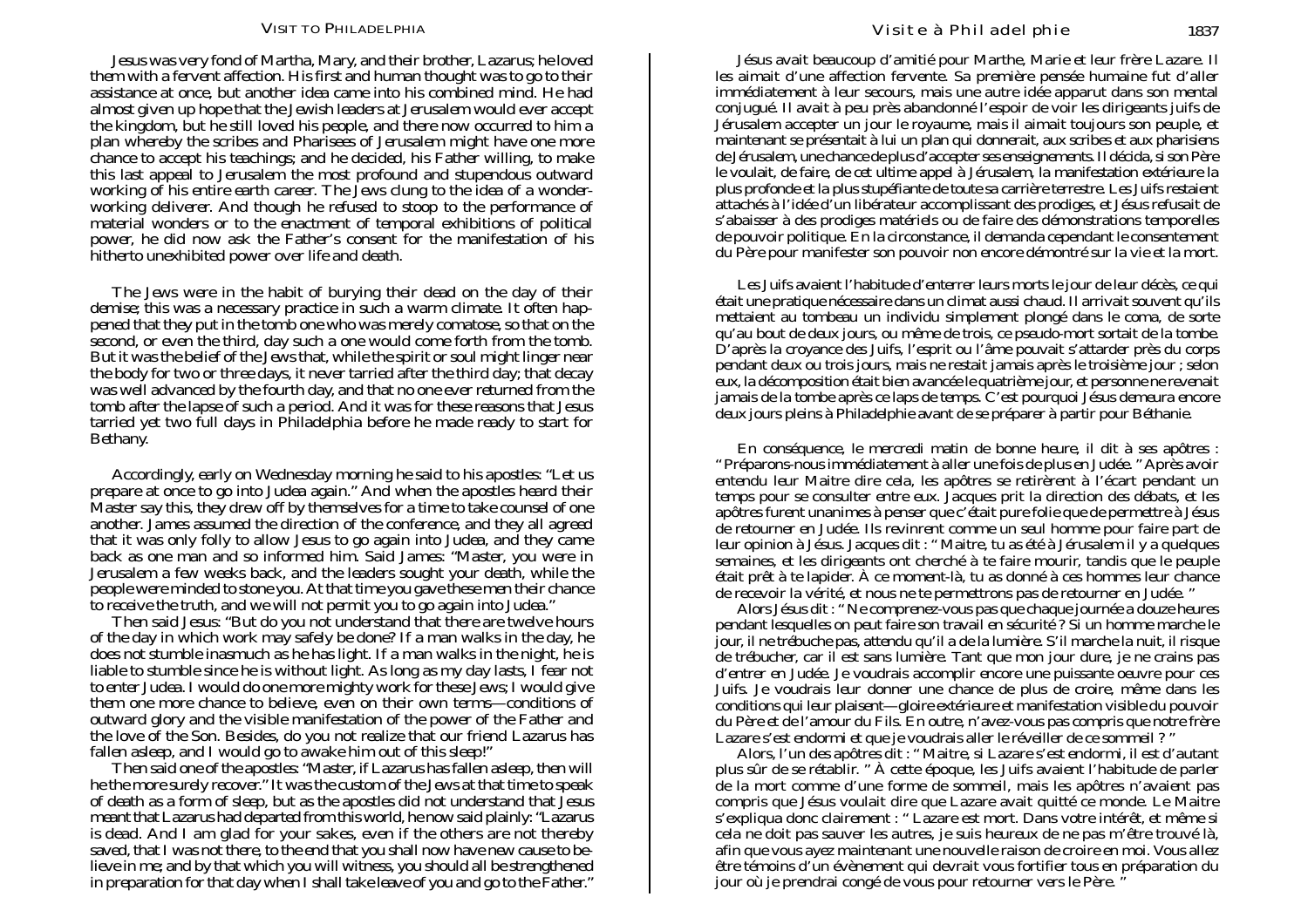When they could not persuade him to refrain from going into Judea, and when some of the apostles were loath even to accompany him, Thomas addressed his fellows, saying: "We have told the Master our fears, but he is determined to go to Bethany. I am satisfied it means the end; they will surely kill him, but if that is the Master's choice, then let us acquit ourselves like men of courage; let us go also that we may die with him." And it was ever so; in matters requiring deliberate and sustained courage, Thomas was always the mainstay of the twelve apostles.

#### 5. ON THE WAY TO BETHANY

On the way to Judea Jesus was followed by a company of almost fifty of his friends and enemies. At their noon lunchtime, on Wednesday, he talked to his apostles and this group of followers on the "Terms of Salvation," and at the end of this lesson told the parable of the Pharisee and the publican (a tax collector). Said Jesus: "You see, then, that the Father gives salvation to the children of men, and this salvation is a free gift to all who have the faith to receive sonship in the divine family. There is nothing man can do to earn this salvation. Works of self-righteousness cannot buy the favor of God, and much praying in public will not atone for lack of living faith in the heart. Men you may deceive by your outward service, but God looks into your souls. What I am telling you is well illustrated by two men who went into the temple to pray, the one a Pharisee and the other a publican. The Pharisee stood and prayed to himself: 'O God, I thank you that I am not like the rest of men, extortioners, unlearned, unjust, adulterers, or even like this publican. I fast twice a week; I give tithes of all that I get.' But the publican, standing afar off, would not so much as lift his eyes to heaven but smote his breast, saying, 'God be merciful to me a sinner.' I tell you that the publican went home with God's approval rather than the Pharisee, for every one who exalts himself shall be humbled, but he who humbles himself shall be exalted."

That night, in Jericho, the unfriendly Pharisees sought to entrap the Master by inducing him to discuss marriage and divorce, as did their fellows one time in Galilee, but Jesus artfully avoided their efforts to bring him into conflict with their laws concerning divorce. As the publican and the Pharisee illustrated good and bad religion, their divorce practices served to contrast the better marriage laws of the Jewish code with the disgraceful laxity of the Pharisaic interpretations of these Mosaic divorce statutes. The Pharisee judged himself by the lowest standard; the publican squared himself by the highest ideal. Devotion, to the Pharisee, was a means of inducing self-righteous inactivity and the assurance of false spiritual security; devotion, to the publican, was a means of stirring up his soul to the realization of the need for repentance, confession, and the acceptance, by faith, of merciful forgiveness. The Pharisee sought justice; the publican sought mercy. The law of the universe is: Ask and you shall receive; seek and you shall find.

Though Jesus refused to be drawn into a controversy with the Pharisees concerning divorce, he did proclaim a positive teaching of the highest ideals regarding marriage. He exalted marriage as the most ideal and highest of all human relationships. Likewise, he intimated strong disapproval of the lax and unfair divorce practices of the Jerusalem Jews, who at that time permitted a

Devant l'impossibilité de persuader Jésus de s'abstenir d'aller en Judée, et l'hésitation de certains apôtres à l'y accompagner, Thomas s'adressa à ses compagnons et dit : " Nous avons exprimé nos craintes au Maitre, mais il est décidé à aller à Béthanie. J'estime qu'il court à sa perte ; on va sûrement le tuer. Mais, si c'est le choix du Maitre, conduisons-nous comme des braves ; allons-y pour mourir avec lui. " Comme toujours, dans les affaires nécessitant un courage délibéré et soutenu, Thomas fut le point d'appui du groupe des douze apôtres.

#### 5. SUR LE CHEMIN DE BÉTHANIE

Une compagnie de près de cinquante amis et ennemis suivit Jésus sur la route de Judée. Le mercredi, à l'heure du repas de midi, il fit, à ses apôtres et à ce groupe d'accompagnateurs, un exposé sur " Les Conditions du Salut" , et, à la fin de cette leçon, il raconta la parabole du pharisien et du publicain (un collecteur de taxes). Jésus dit : " Vous voyez ainsi que le Père donne le salut aux enfants des hommes, et que ce salut est un don gratuit à tous ceux qui ont la foi d'accepter la filiation dans la famille divine. L'homme ne peut rien faire pour gagner ce salut. Les oeuvres du pharisaïsme ne peuvent acheter la faveur de Dieu, et de longues prières en public ne compenseront pas le manque de foi vivante dans le coeur. Vous pouvez tromper les hommes par vos prestations extérieures, mais Dieu scrute votre âme. Ce que je vous dis est bien illustré par l'exemple de deux hommes, un pharisien et un publicain, qui allèrent au temple pour prier. Le pharisien se tint debout et pria en lui-même : 'O Dieu, je te rends grâces de ne pas ressembler au reste des hommes, qui sont exacteurs, ignorants, injustes et adultères, ni même à ce publicain. Je jeûne deux fois par semaine et je donne la dime de tout ce que j'acquiers.' Par contre, le publicain se tenait à l'écart et n'osait même pas lever les yeux au ciel ; il se frappait la poitrine en disant : 'O Dieu, sois miséricordieux pour un pécheur comme moi.' Je vous dis que c'est le publicain qui rentra chez lui avec l'approbation de Dieu, plutôt que le pharisien, car quiconque s'élève sera humilié et quiconque s'humilie sera élevé. "

Ce soir-là, à Jéricho, les pharisiens hostiles cherchèrent à prendre Jésus au piège en l'incitant à discuter le mariage et le divorce, comme leurs semblables l'avaient jadis fait en Galilée ; mais le Maitre évita adroitement de se laisser entrainer dans une opposition à leurs lois concernant le divorce. De même que le publicain et le pharisien illustraient la bonne et la mauvaise religion, leurs pratiques du divorce établissaient un contraste entre les meilleurs lois matrimoniales du code juif et le honteux relâchement avec lequel les pharisiens interprétaient les règles du divorce formulées par Moïse. Le pharisien se jugeait lui-même d'après le critère le plus bas ; le publicain se mettait au diapason de l'idéal le plus élevé. Pour le pharisien, la dévotion était un moyen d'aboutir à l'inactivité justifiée et à l'assurance d'une fausse sécurité spirituelle. Pour le publicain, la dévotion était un moyen de vivifier leur âme pour qu'elle comprenne la nécessité de se repentir, de se confesser et d'accepter par la foi un pardon miséricordieux. Le pharisien cherchait la justice, et le publicain, la miséricorde. La loi de l'univers est : Demandez, et vous recevrez ; cherchez, et vous trouverez.

Bien que Jésus eût refusé de se laisser entrainer dans une controverse avec les pharisiens au sujet du divorce, il proclama un enseignement positif des idéaux supérieurs concernant le mariage. Il exalta le mariage comme la relation humaine la plus idéale et la plus élevée. De même, il marqua sa forte désapprobation pour la pratique relâchée et injuste du divorce chez les Juifs de Jérusalem, qui, à cette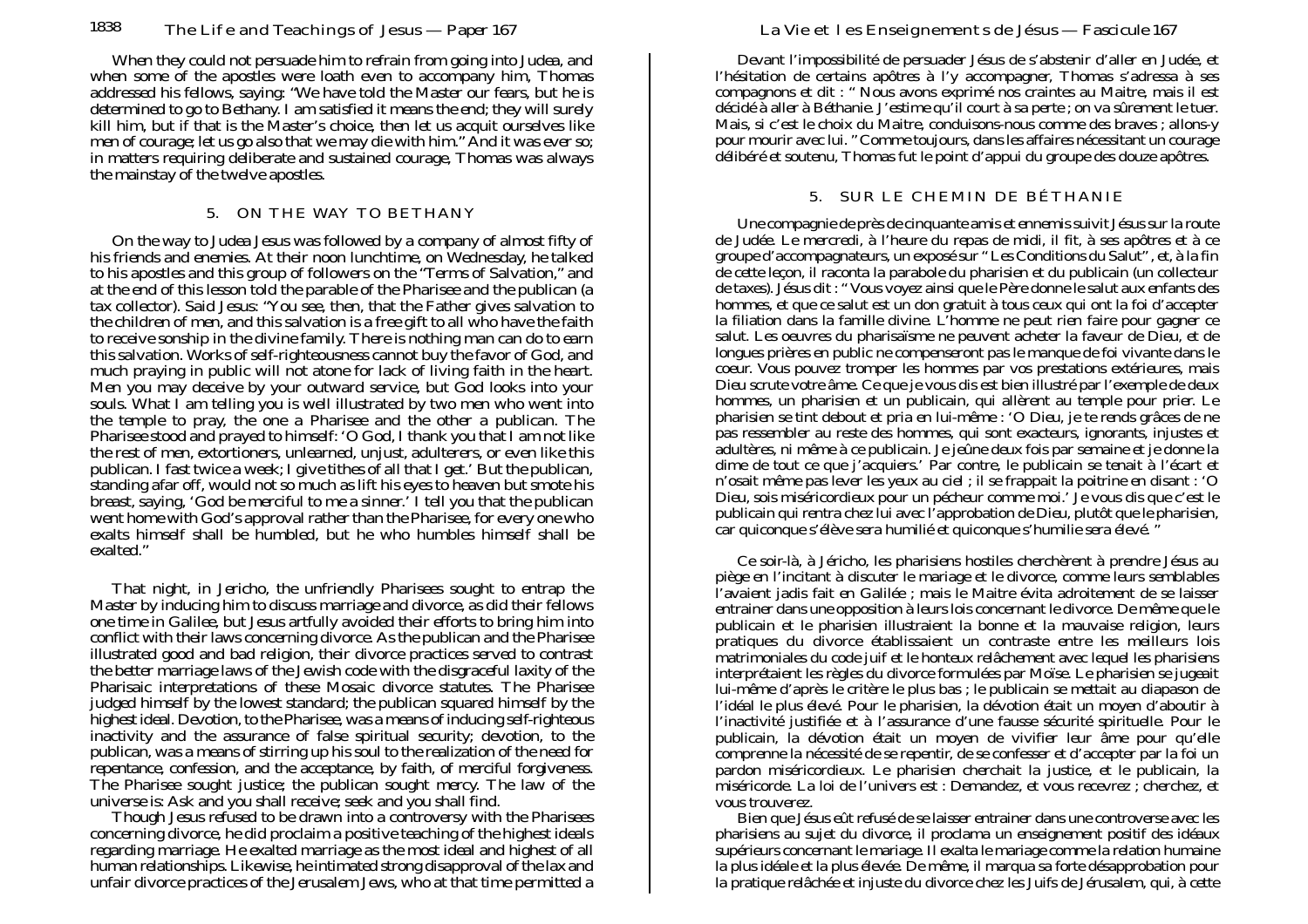#### VISIT TO PHILADELPHIA

man to divorce his wife for the most trifling of reasons, such as being a poor cook, a faulty housekeeper, or for no better reason than that he had become enamoured of a better-looking woman.

The Pharisees had even gone so far as to teach that divorce of this easy variety was a special dispensation granted the Jewish people, particularly the Pharisees. And so, while Jesus refused to make pronouncements dealing with marriage and divorce, he did most bitterly denounce these shameful floutings of the marriage relationship and pointed out their injustice to women and children. He never sanctioned any divorce practice which gave man any advantage over woman; the Master countenanced only those teachings which accorded women equality with men.

Although Jesus did not offer new mandates governing marriage and divorce, he did urge the Jews to live up to their own laws and higher teachings. He constantly appealed to the written Scriptures in his effort to improve their practices along these social lines. While thus upholding the high and ideal concepts of marriage, Jesus skillfully avoided clashing with his questioners about the social practices represented by either their written laws or their much-cherished divorce privileges.

It was very difficult for the apostles to understand the Master's reluctance to make positive pronouncements relative to scientific, social, economic, and political problems. They did not fully realize that his earth mission was exclusively concerned with revelations of spiritual and religious truths.

After Jesus had talked about marriage and divorce, later on that evening his apostles privately asked many additional questions, and his answers to these inquiries relieved their minds of many misconceptions. At the conclusion of this conference Jesus said: "Marriage is honorable and is to be desired by all men. The fact that the Son of Man pursues his earth mission alone is in no way a reflection on the desirability of marriage. That I should so work is the Father's will, but this same Father has directed the creation of male and female, and it is the divine will that men and women should find their highest service and consequent joy in the establishment of homes for the reception and training of children, in the creation of whom these parents become copartners with the Makers of heaven and earth. And for this cause shall a man leave his father and mother and shall cleave to his wife, and they two shall become as one."

And in this way Jesus relieved the minds of the apostles of many worries about marriage and cleared up many misunderstandings regarding divorce; at the same time he did much to exalt their ideals of social union and to augment their respect for women and children and for the home.

#### 6. BLESSING THE LITTLE CHILDREN

That evening Jesus' message regarding marriage and the blessedness of children spread all over Jericho, so that the next morning, long before Jesus and the apostles prepared to leave, even before breakfast time, scores of mothers came to where Jesus lodged, bringing their children in their arms and leading them by their hands, and desired that he bless the little ones. When the apostles went out to view this assemblage of mothers with their children, they endeavored to send them away, but these women refused to depart until the Master laid his hands on their children and blessed them. And when the apostles loudly rebuked these mothers, Jesus, hearing the tumult, came out and indigépoque, permettaient à un homme de divorcer pour les raisons les plus futiles. Il suffisait que l'intéressé accuse sa femme d'être une mauvaise cuisinière ou de mal tenir la maison, ou simplement qu'il se soit amouraché d'une femme plus jolie.

Les pharisiens étaient même allés jusqu'au point d'enseigner que ce genre de divorce facile était un privilège spécial accordé au peuple juif, et particulièrement aux pharisiens. Ainsi, tandis que Jésus refusait de faire des déclarations sur le mariage et le divorce, il condamna sévèrement ces honteuses caricatures des relations maritales et fit ressortir leur injustice vis-àvis des femmes et des enfants. Jamais il ne sanctionna aucune pratique de divorce donnant à l'homme un avantage sur la femme ; le Maitre n'approuva que les enseignements accordant aux femmes l'égalité avec les hommes.

Bien que Jésus n'eût pas offert de nouvelles règles concernant le mariage et le divorce, il incita les Juifs à se conformer à leurs propres lois et à leurs enseignements les plus élevés. Il s'appuya constamment sur les Écritures dans son effort pour améliorer leurs pratiques selon cette tendance sociale. Tout en soutenant ainsi les concepts idéaux et supérieurs du mariage, Jésus évita habilement le conflit avec ses questionneurs concernant les pratiques sociales telles que représentées soit dans leurs lois écrites, soit par leurs privilèges de divorce auxquels ils tenaient beaucoup.

Il fut très difficile aux apôtres de comprendre le peu d'empressement du Maitre à faire des déclarations positives au sujet des problèmes scientifiques, sociaux, économiques et politiques. Ils ne réalisaient pas tout à fait que sa mission terrestre concernait exclusivement la révélation de vérités spirituelles et religieuses.

Tard dans la soirée, après que Jésus eut parlé du mariage et du divorce, ses apôtres lui posèrent, en privé, de nombreuses questions additionnelles. Ses réponses à leurs enquêtes délivrèrent leur mental de beaucoup de fausses conceptions. À la fin de cette conférence, Jésus dit : " Le mariage est honorable et doit être désiré par tous les hommes. Le fait que le Fils de l'Homme poursuit, seul, sa mission terrestre ne porte aucune atteinte au caractère désirable du mariage. C'est la volonté du Père que j'agisse ainsi, mais le même Père a ordonné la création des mâles et des femelles ; Dieu veut que les hommes et les femmes trouvent leur service le plus élevé et la joie correspondante en établissant des foyers pour accueillir et élever des enfants, pour la création desquels ces parents deviennent coassociés aux Créateurs du ciel et de la terre. C'est pourquoi l'homme quittera son père et sa mère pour s'attacher à sa femme, et les deux ne feront qu'un. '

De cette manière, Jésus soulagea le mental des apôtres d'un grand nombre de soucis concernant le mariage et clarifia de nombreux malentendus concernant le divorce. En même temps, il contribua largement à exalter leurs idéaux d'union sociale, et à accroitre leur respect pour les femmes, les enfants et le foyer.

#### 6. LA BÉNÉDICTION DES PETITS ENFANTS

Le message vespéral de Jésus sur le mariage et sur le caractère sacré des enfants se répandit dans tout Jéricho, de sorte que, le lendemain matin, longtemps avant que Jésus et les apôtres ne soient prêts à partir, et même avant l'heure du petit déjeuner, un grand nombre de mères se rassemblèrent près du logement de Jésus, apportant leurs enfants dans leurs bras ou les conduisant par la main, et désirant qu'il bénisse les petits. Lorsque les apôtres sortirent et virent ce rassemblement de mères avec leurs enfants, ils tentèrent de les renvoyer, mais ces femmes refusèrent de partir avant que le Maitre ait imposé les mains sur leurs enfants et les ait bénis. Quand les apôtres réprimandèrent bruyamment ces mères,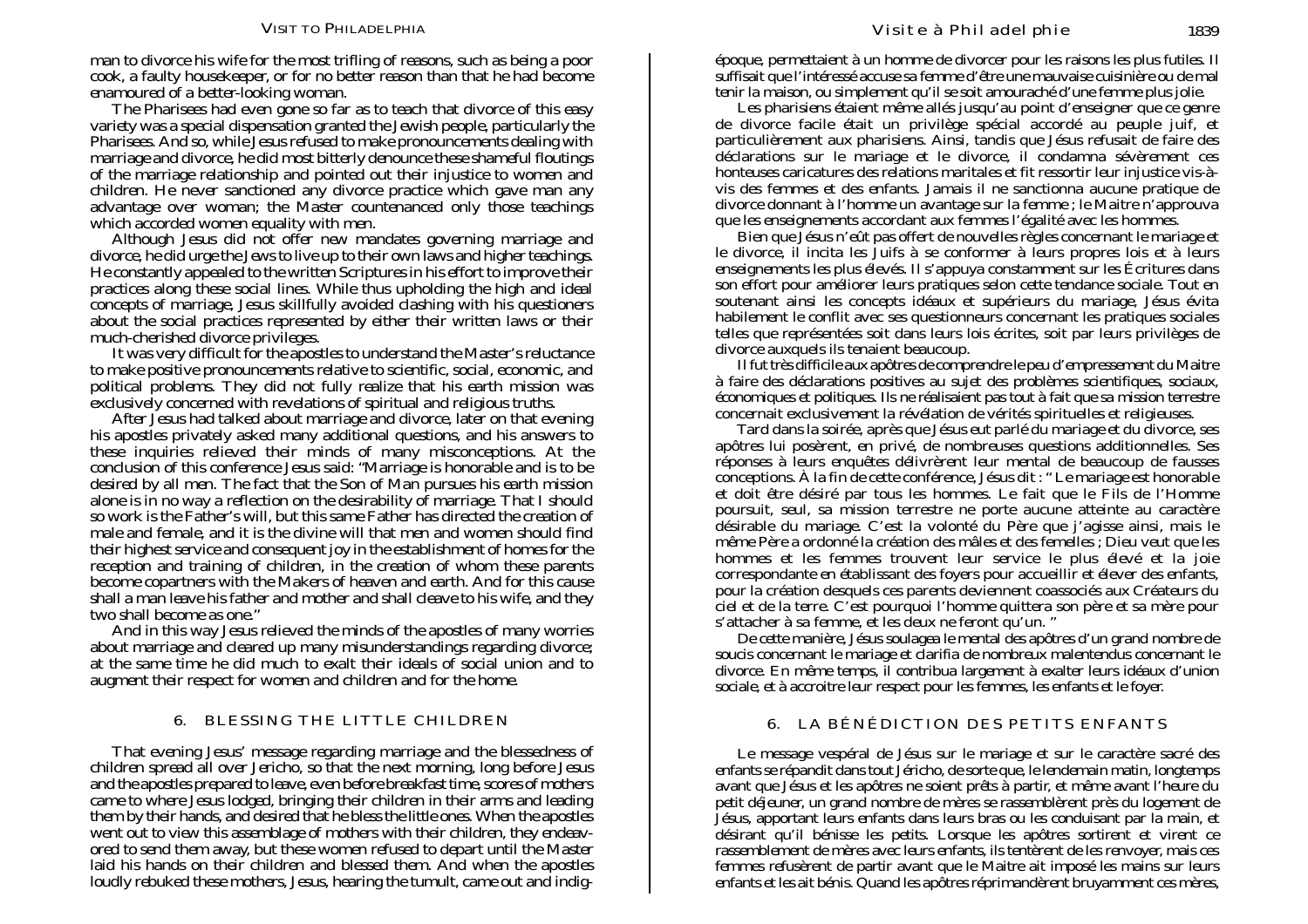#### <sup>1840</sup> The Life and Teachings of Jesus — *Paper <sup>167</sup>* La Vie et les Enseignements de Jésus — *Fascicule <sup>167</sup>*

nantly reproved them, saying: "Suffer little children to come to me; forbid them not, for of such is the kingdom of heaven. Verily, verily, I say to you, whosoever receives not the kingdom of God as a little child shall hardly enter therein to grow up to the full stature of spiritual manhood."

And when the Master had spoken to his apostles, he received all of the children, laying his hands on them, while he spoke words of courage and hope to their mothers.

Jesus often talked to his apostles about the celestial mansions and taught that the advancing children of God must there grow up spiritually as children grow up physically on this world. And so does the sacred oftentimes appear to be the common, as on this day these children and their mothers little realized that the onlooking intelligences of Nebadon beheld the children of Jericho playing with the Creator of a universe.

Woman's status in Palestine was much improved by Jesus' teaching; and so it would have been throughout the world if his followers had not departed so far from that which he painstakingly taught them.

It was also at Jericho, in connection with the discussion of the early religious training of children in habits of divine worship, that Jesus impressed upon his apostles the great value of beauty as an influence leading to the urge to worship, especially with children. The Master by precept and example taught the value of worshiping the Creator in the midst of the natural surroundings of creation. He preferred to commune with the heavenly Father amidst the trees and among the lowly creatures of the natural world. He rejoiced to contemplate the Father through the inspiring spectacle of the starry realms of the Creator Sons.

When it is not possible to worship God in the tabernacles of nature, men should do their best to provide houses of beauty, sanctuaries of appealing simplicity and artistic embellishment, so that the highest of human emotions may be aroused in association with the intellectual approach to spiritual communion with God. Truth, beauty, and holiness are powerful and effective aids to true worship. But spirit communion is not promoted by mere massive ornateness and overmuch embellishment with man's elaborate and ostentatious art. Beauty is most religious when it is most simple and naturelike. How unfortunate that little children should have their first introduction to concepts of public worship in cold and barren rooms so devoid of the beauty appeal and so empty of all suggestion of good cheer and inspiring holiness! The child should be introduced to worship in nature's outdoors and later accompany his parents to public houses of religious assembly which are at least as materially attractive and artistically beautiful as the home in which he is daily domiciled.

#### 7. THE TALK ABOUT ANGELS

As they journeyed up the hills from Jericho to Bethany, Nathaniel walked most of the way by the side of Jesus, and their discussion of children in relation to the kingdom of heaven led indirectly to the consideration of the ministry of angels. Nathaniel finally asked the Master this question: "Seeing that the high priest is a Sadducee, and since the Sadducees do not believe in angels, what shall we teach the people regarding the heavenly ministers?" Then, among other things, Jesus said:

Jésus, entendant le tumulte, sortit et leur fit des reproches indignés en disant : " Laissez venir à moi les petits enfants ; ne le leur interdisez pas, car le royaume des cieux est composé de leurs pareils. En vérité, en vérité, je vous le dis, quiconque ne reçoit pas le royaume de Dieu comme un petit enfant ne pourra y entrer pour y atteindre la pleine stature de son humanité spirituelle. "

Après avoir ainsi parlé à ses apôtres, Jésus accueillit tous les enfants et leur imposa les mains en adressant des paroles d'encouragement et d'espoir à leurs mères.

Jésus parlait souvent à ses apôtres des maisons célestes et leur enseignait que des enfants évoluant de Dieu doivent y croitre spirituellement, comme les enfants grandissent physiquement sur ce monde. Les choses sacrées paraissent souvent banales ; ainsi, en ce jour, ces enfants et leurs mères ne se rendaient pas compte que les intelligences de Nébadon observaient les enfants de Jéricho jouant avec le Créateur d'un univers.

Le statut des femmes en Palestine fut grandement amélioré par l'enseignement de Jésus. Il en aurait été de même dans le monde entier si ses disciples ne s'étaient pas tellement écartés de ce que le Maitre avait pris tant de peine à leur enseigner.

Ce fut également à Jéricho, au cours d'une discussion sur la formation religieuse précoce des enfants à des habitudes d'adoration divine, que Jésus inculqua à ses apôtres la grande valeur de la beauté en tant qu'influence incitant à l'adoration, spécialement chez les enfants. Par ses préceptes et son exemple, le Maitre enseigna la valeur de l'adoration du Créateur au milieu des paysages naturels de la création. Il préférait communier avec le Père céleste parmi les arbres et les humbles créatures du monde naturel. Il prenait plaisir à contempler le Père à travers le spectacle inspirant des royaumes étoilés des Fils Créateurs.

Quand il n'est pas possible d'adorer Dieu dans les tabernacles de la nature, les hommes devraient faire de leur mieux pour se ménager des maisons de beauté, des sanctuaires d'une simplicité attrayante et artistement embellis, de manière à éveiller les sentiments humains les plus élevés associés à l'approche intellectuelle de la communion spirituelle avec Dieu. La vérité, la beauté et la sainteté apportent une aide puissante et efficace à la véritable adoration. La communion spirituelle n'est pas encouragée simplement par une ornementation massive et les excès de décoration d'un art humain compliqué et fastueux. La beauté est la plus religieuse quand elle est la plus simple et la plus proche de la nature. Il est bien malheureux que les petits enfants aient leur premier contact avec les concepts du culte public dans des salles froides et nues si dépourvues de l'attrait de la beauté et inspirant si peu l'allégresse et la sainteté ! Il faudrait que l'initiation de l'enfant à l'adoration ait lieu dans les paysages de la nature, et que, plus tard, il accompagne ses parents dans des édifices publics d'assemblées religieuses qui aient au moins autant d'attrait matériel et de beauté artistique que la maison où il a son domicile habituel.

#### 7. L'ENTRETIEN AU SUJET DES ANGES

Tandis que le groupe apostolique remontait les collines allant de Jéricho à Béthanie, Nathanael marcha presque tout le temps aux côtés de Jésus ; leur discussion sur les rapports des enfants avec le royaume des cieux les conduisit indirectement à étudier le ministère des anges. Nathanael finit par poser au Maitre la question suivante : " Vu que le grand-prêtre est un sadducéen, et attendu que les sadducéens ne croient pas aux anges, qu'allons-nous enseigner au peuple au sujet des ministres célestes ? " Alors, Jésus donna, entre autres, les indications suivantes :